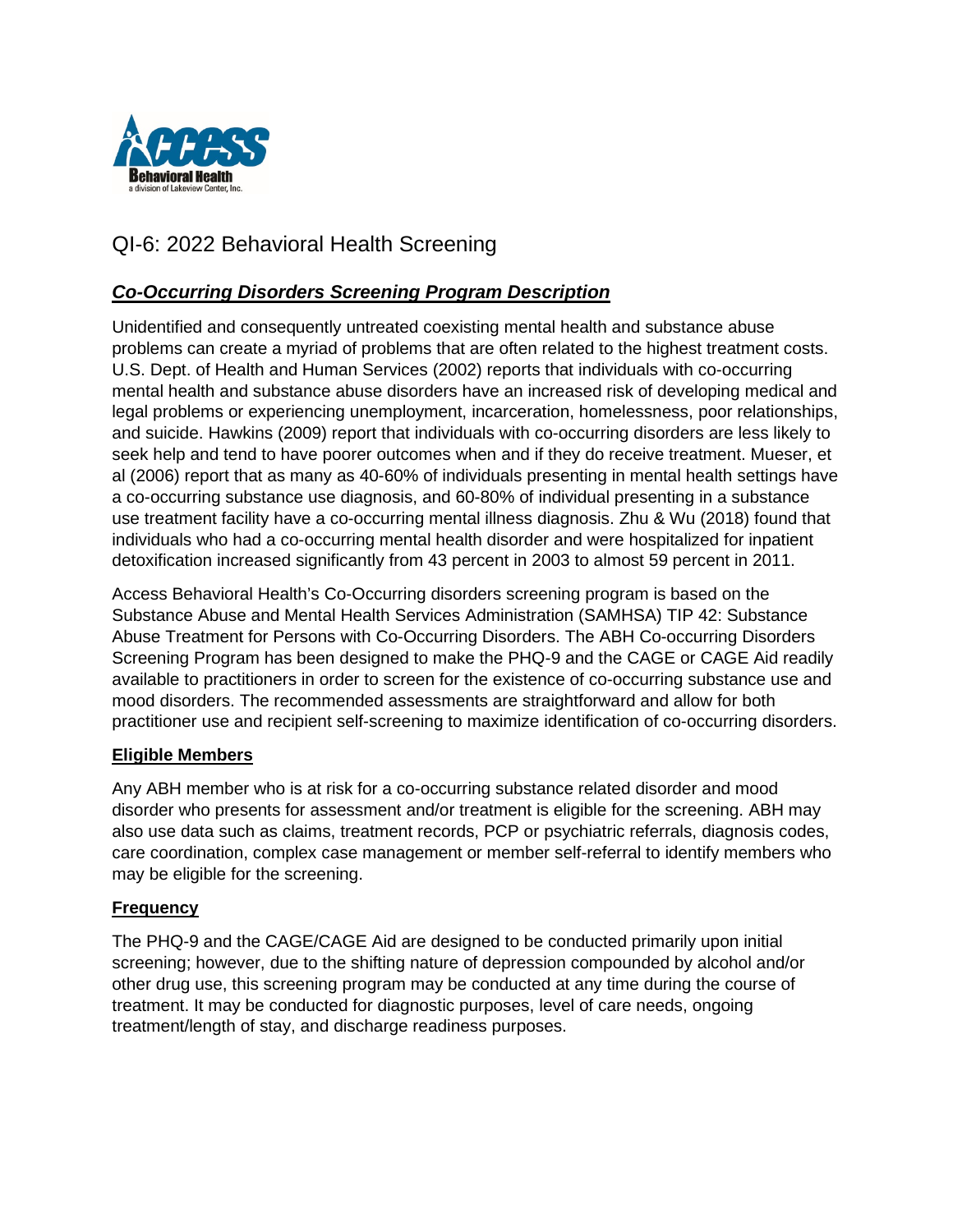## **Conditions**

The co-occurring screening is indicated whenever substance related disorders and mood disorder symptoms are displayed by a member, when the practitioner suspects a co-occurring disorder is present, or as a matter of routine screening to determine diagnosis and treatment planning.

## **Practitioner Input**

Practitioner input on ABH's Co-Occurring Screening Program is acquired through the Quality Management Committee's (QMC) Quality Subcommittee. Provider and practitioner input includes program design and implementation.

## **Promotion**

ABH's Co-Occurring Screening Program is promoted to practitioners via the ABH website, where the tools may be accessed freely by both members and providers. ABH also provides an annual training to all network providers and practitioners and the Screening Program is also promoted at that time.

## *Metabolic Syndrome Screening Program Description*

The Mayo Clinic defines metabolic syndrome as a cluster of conditions, including increased blood pressure, a high blood sugar level, excess body fat around the waist and abnormal cholesterol levels that occur together, increasing a person's risk of heart disease, stroke, and diabetes. Vancamfort, et al (2015) report that individuals diagnosed with a severe mental illness, including schizophrenia and related psychotic disorders, bipolar and major depressive disorder, experience a two-three times higher mortality rate than the general population. Sixty percent of this morality rate can be contributed to symptomology of metabolic syndrome. According to the Florida Medicaid Drug Therapy Management Program for Behavioral Health, as many as 63% of individuals diagnosed with schizophrenia and 49% of individuals diagnosed with bipolar disorder are at risk for developing metabolic syndrome. Therefore, behavioral health members on atypical antipsychotics should be routinely monitored for symptoms of metabolic syndrome. Access Behavioral Health has created this screening program for practitioners to use as a guide when serving members who are prescribed the below listed atypical antipsychotics.

| Abilify  | Risperdal |
|----------|-----------|
| Clozaril | Saphris   |
| Fanapt   | Secuado   |
| Geodon   | Seroquel  |
| Invega   | Symbyax   |
| Latuda   | Vraylar   |
| Rexulti  | Zyprexa   |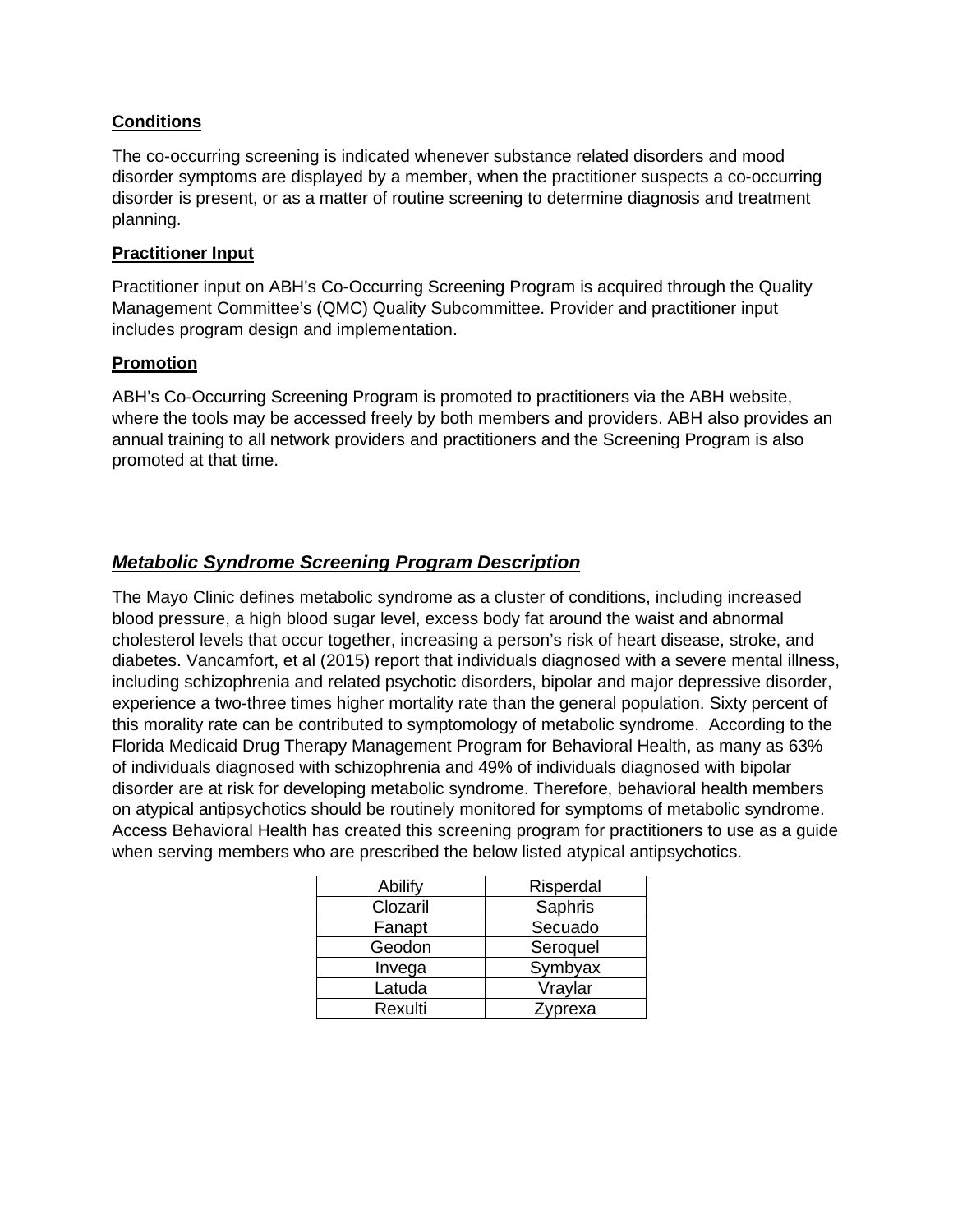## **Eligible Members**

ABH utilizes a systematic approach when identifying members eligible for the program. Data sources include member claims data and provider record monitoring data. Eligible members are identified among members who have received medication management behavioral healthcare services. Any member who is consistently prescribed atypical antipsychotic medication is eligible for the program.

## **Frequency**

Table 1: Guidelines for monitoring metabolic syndrome for children and adolescents on atypical antipsychotics

| Parameter                                            | <b>Baseline</b> | Week 4 | Week 8 | Week<br>12 | Quarterly | Annually | Every 5<br>vears |
|------------------------------------------------------|-----------------|--------|--------|------------|-----------|----------|------------------|
| Personal/Family<br>medical hx                        |                 |        |        |            |           |          |                  |
| Weight (BMI)                                         |                 |        |        |            |           |          |                  |
| Waist<br>circumference                               |                 |        |        |            |           |          |                  |
| <b>BP</b>                                            |                 |        |        |            |           |          |                  |
| Fasting glucose<br>or hemoglobin<br>A <sub>1</sub> C |                 |        |        |            |           |          |                  |
| <b>Fasting lipid</b><br>profile                      |                 |        |        |            |           |          |                  |

\*Medical history includes personal and family history of obesity, diabetes, hypertension, and cardiovascular disease. More frequent assessments may be warranted based on clinical status. \*\*In children and adolescents, waist circumference may be less informative than for adults due to changes in waist circumference with growth and development. Various studies have sought to develop waist circumference percentile norms based on age, sex, and ethnicity

Table 2: Guidelines for assessments at baseline and follow-up monitoring for Adults on atypical antipsychotics

| Assessment                                               | <b>Baseline</b>   | Follow-up Assessments   |
|----------------------------------------------------------|-------------------|-------------------------|
| Vital signs (blood pressure, pulse, weight, including    | ٦                 | Each visit              |
| calculation of body mass index)                          |                   |                         |
| Lifestyle behaviors (smoking, diet, exercise, substance  |                   | Each visit              |
| use, sleep)                                              |                   |                         |
| Personal/family history [hypertension, diabetes,         |                   | As clinically indicated |
| cardiovascular disease, cerebrovascular disease          |                   |                         |
| (stroke), cancer, epilepsy, Parkinson's disease, thyroid |                   |                         |
| diseasel                                                 |                   |                         |
| Dental history                                           |                   | As clinically indicated |
|                                                          |                   |                         |
| Sexual/reproductive function                             | $\mathbf \Lambda$ | At 3 months and 6       |
|                                                          |                   | months thereafter       |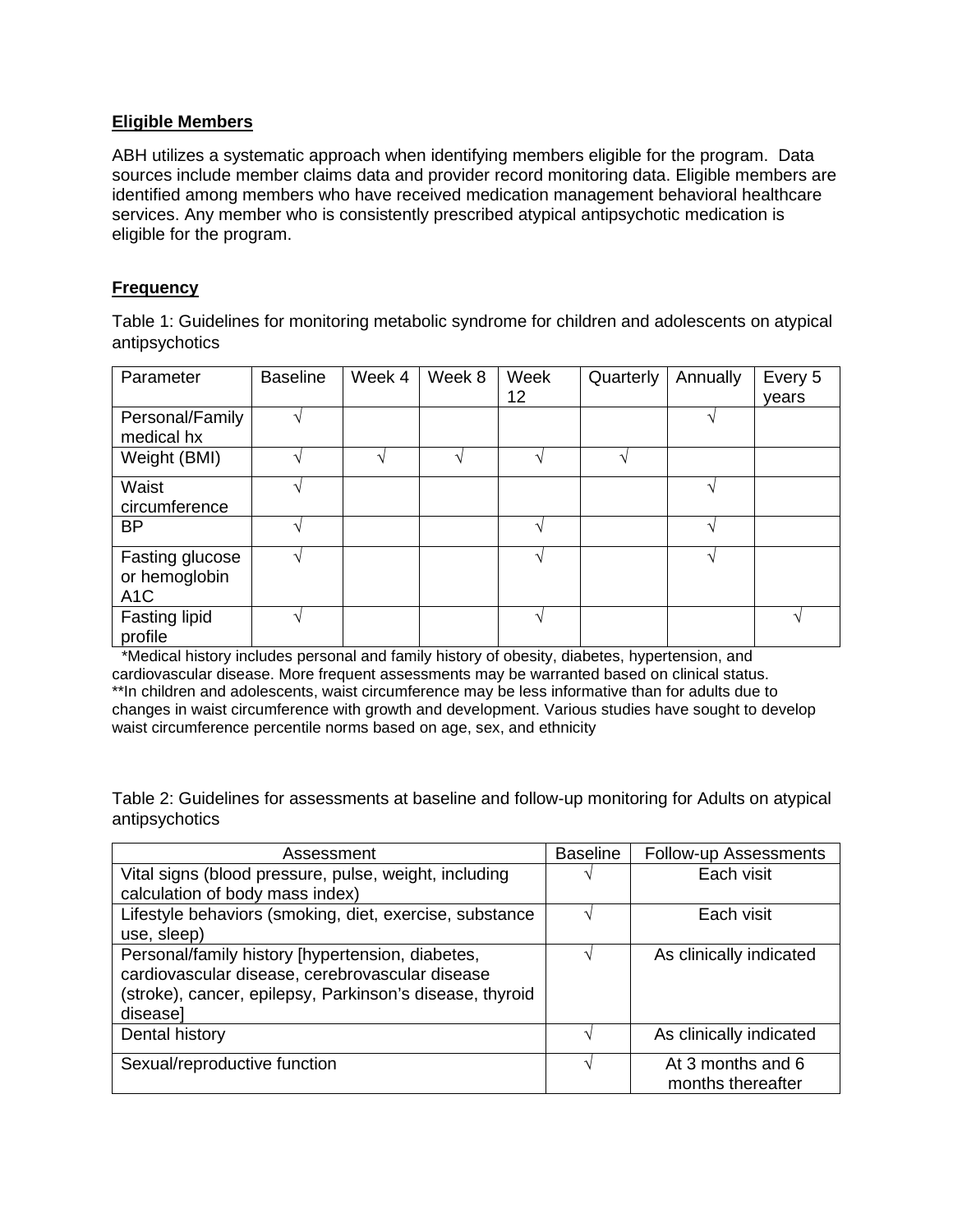Table 3: Recommended laboratory monitoring for Adults taking atypical antipsychotics

| Assessment                                  | <b>Baseline</b>                                 |
|---------------------------------------------|-------------------------------------------------|
| Complete blood count with differential (CBS | As clinically indicated (e/g/ treatment with    |
| with diff)                                  | clozapine)                                      |
| Complete metabolic panel (CMP)              | As clinically indicated                         |
| Fasting lipid profile                       | All patients over 40 years at baseline and      |
|                                             | annually thereafter, or sooner as indicated     |
|                                             | (e.g., cardiac history, obesity, diabetes,      |
|                                             | hypertension)                                   |
| <b>RBC Folate</b>                           | As clinically indicated                         |
| Hemoglobin A1c (HbA1c)                      | All patients over 40 years at baseline and      |
|                                             | annually thereafter, or sooner as indicated     |
| Prolactin                                   | As clinically indicated (e.g., amenorrhea/oligo |
|                                             | menorrhea, poor sexual function,                |
|                                             | osteopenia/osteoporosis)                        |
| Thyroid stimulating hormone (TSH)           | As clinically indicated                         |
| Urine Drug Screen                           | As clinically indicated                         |
| Vitamin B12                                 | As clinically indicated                         |
| Vitamin D                                   | As clinically indicated                         |

## **Conditions**

All patients on atypical medications should be screened as indicated in the tables above. Given the serious health risks, patients taking atypical antipsychotics should receive appropriate baseline screening and ongoing monitoring. Clinicians who prescribe atypical antipsychotics for patients with psychiatric illnesses should have the capability of determining a patient's height and weight (BMI) and waist circumference. These values should be recorded and tracked for the duration of treatment, Clinicians should also encourage patients to monitor and chart their own weight. It is particularly important to monitor any alteration in weight following a medication change. The patients' psychiatric illness should not discourage clinicians from addressing the metabolic complications for which these patients are at increased risk.

## **Practitioner Input**

Practitioner input on ABH's Co-Occurring Screening Program is acquired through the Quality Management Committee's (QMC) Quality Subcommittee and consultation with network psychiatrists. Provider and practitioner input includes program design and implementation.

## **Promotion**

ABH's Metabolic Screening Program is promoted to practitioners via the ABH website, where the tables may be accessed freely by both members and providers. More information is readily available at https://floridabhcenter.org. ABH also provides an annual training to all network providers and practitioners and the Screening Program is also promoted at that time.